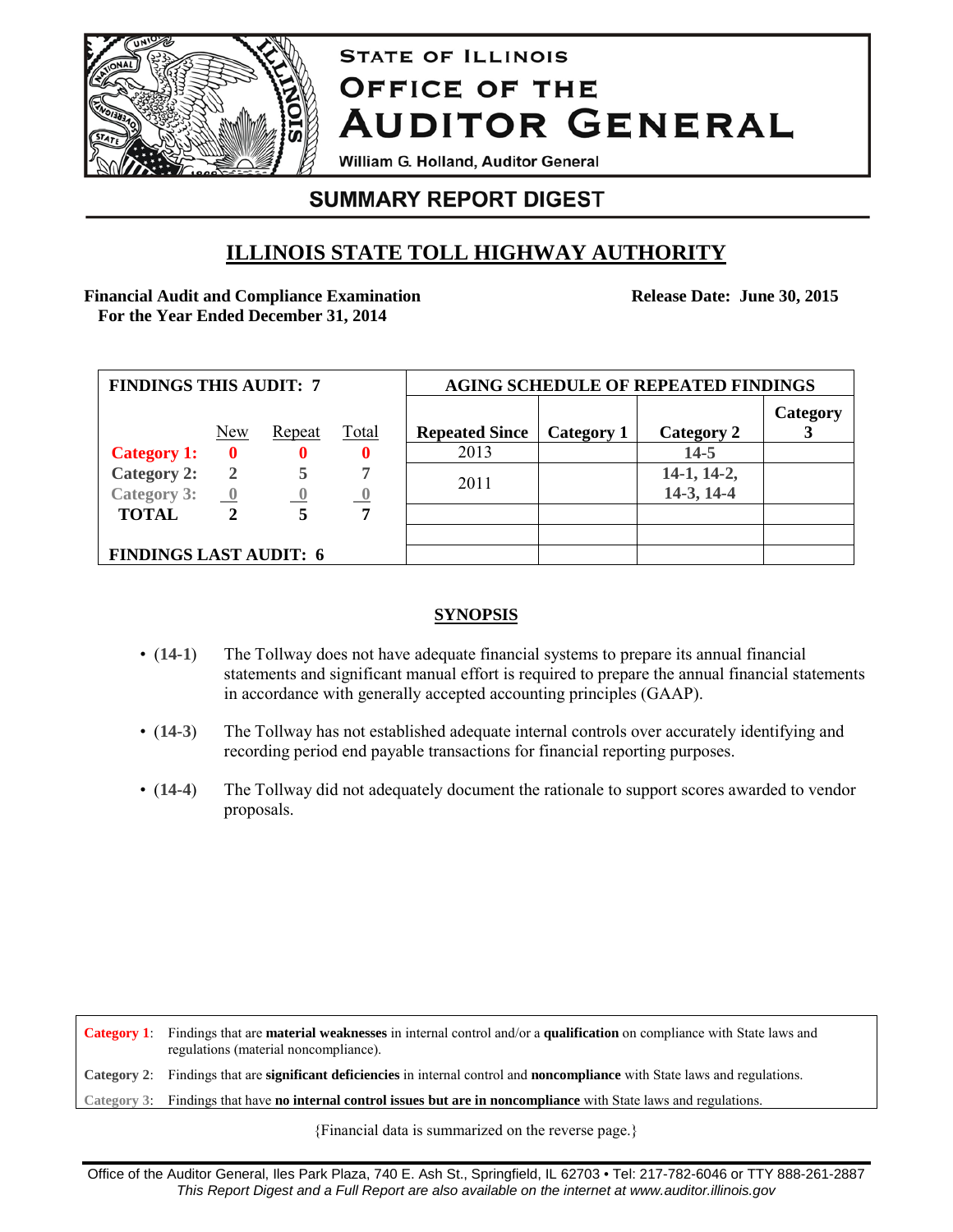# **ILLINOIS STATE TOLL HIGHWAY AUTHORITY FINANCIAL AUDIT AND COMPLIANCE EXAMINATION For the Year Ended December 31, 2014**

| <b>FINANCIAL OPERATIONS (GAAP Basis)</b>                 | 2014                     | 2013                        |
|----------------------------------------------------------|--------------------------|-----------------------------|
| <b>Operating Revenues</b>                                |                          |                             |
|                                                          | \$<br>968,971,925        | $\mathbb{S}$<br>943,152,070 |
|                                                          | 53,769,282               | 54,220,590                  |
|                                                          | 2,096,881                | 2,305,563                   |
|                                                          | 17,982,788               | 17,238,843                  |
|                                                          | 1,042,820,876            | 1,016,917,066               |
| <b>Operating Expenses</b>                                |                          |                             |
|                                                          | 308,835,872              | 308,869,419                 |
|                                                          | 115,778,783              | 116,319,349                 |
|                                                          | 91,082,480               | 86,277,850                  |
| Engineering and Maintenance of Roadway and Structures    | 53,850,571               | 47,314,811                  |
| Traffic Control, Safety Patrol, and Radio Communications | 25,503,136               | 22,554,755                  |
|                                                          | 28,322,665               | 24,325,930                  |
|                                                          | 623, 373, 507            | 605,662,114                 |
|                                                          | 419,447,369              | 411,254,952                 |
|                                                          | (187, 078, 474)          | (206, 482, 845)             |
|                                                          | 232,368,895              | 204,772,107                 |
|                                                          | 2,246,335,592            | 2,041,563,485               |
|                                                          | \$2,478,704,487          | $\frac{$2,246,335,592}{}$   |
| SIGNIFICANT ACCOUNT BALANCES (GAAP Basis)                | 2014                     | 2013                        |
|                                                          | 898,262,170<br>\$        | 812,039,408<br>\$           |
| Cash and Cash Equivalents Restricted for Debt Service    | 465,390,500<br>\$        | 456,057,686<br>\$           |
|                                                          | 167,097,111<br>\$        | 164,702,419<br>S            |
|                                                          | $\mathbf S$<br>9,808,640 | 8,795,293<br>\$             |
|                                                          | 138,551,087<br>\$        | 108,265,566<br>\$           |
|                                                          | 6,235,314,815<br>\$      | 5,429,506,171<br>\$         |
|                                                          | 5,417,187,765<br>\$      | 4,519,586,373<br>\$         |
|                                                          | 2,478,704,487<br>\$      | 2,246,335,592<br>\$         |
| <b>EXECUTIVE DIRECTOR</b>                                |                          |                             |
| During Audit Period: Kristi Lafleur                      |                          |                             |
| Currently: Greg Bedalov                                  |                          |                             |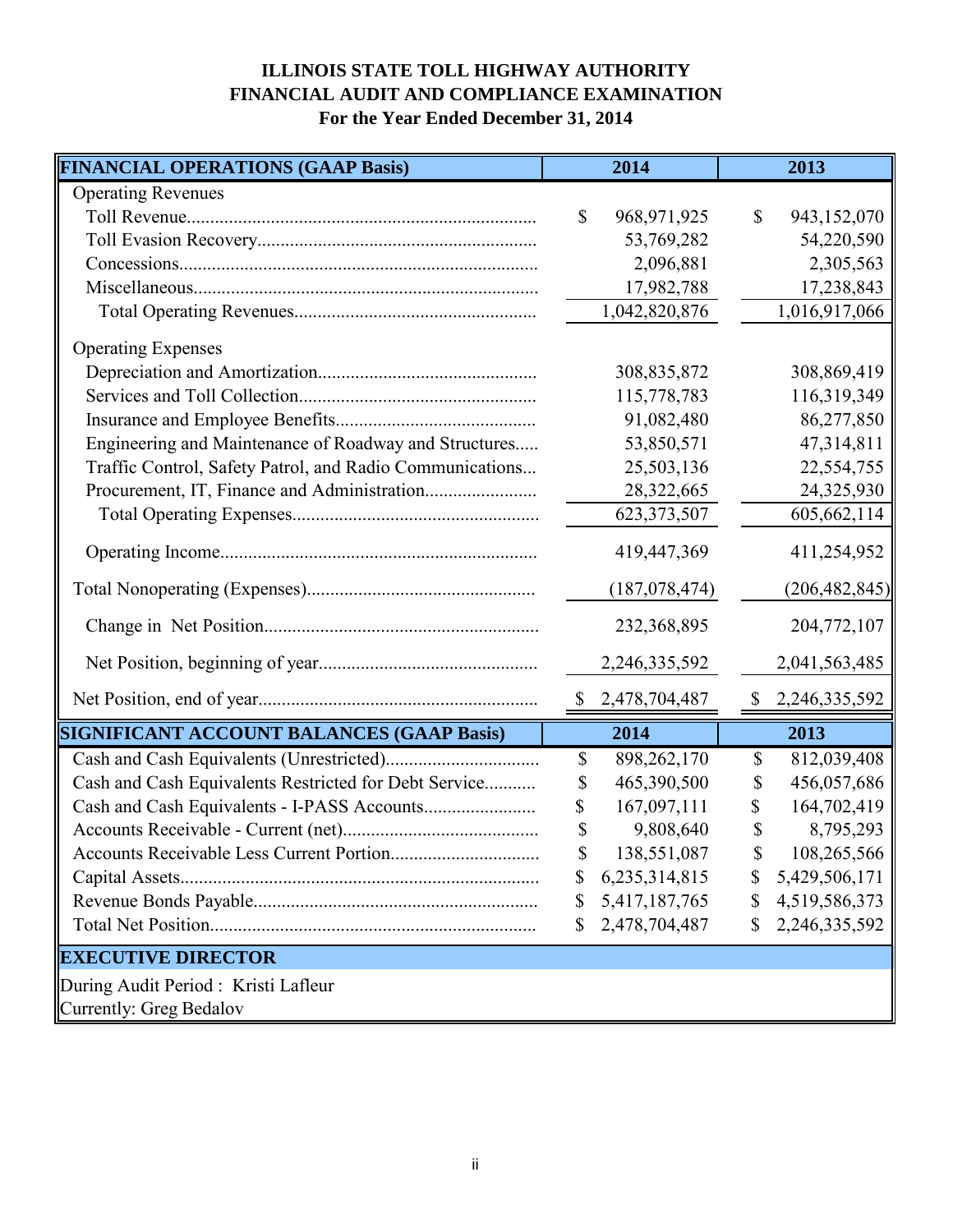## **FINDINGS, CONCLUSIONS, AND RECOMMENDATIONS**

| NEED TO IMPROVE FINANCIAL REPORTING |
|-------------------------------------|
| <b>SYSTEMS</b>                      |

| <b>Financial systems need to be</b><br>improved                       | The Tollway does not have adequate financial systems to<br>prepare its annual financial statements and significant manual<br>effort to prepare the annual financial statements in accordance<br>with generally accepted accounting principles (GAAP).                                                                                                                                                                                                                                                                                                                                                                                                     |
|-----------------------------------------------------------------------|-----------------------------------------------------------------------------------------------------------------------------------------------------------------------------------------------------------------------------------------------------------------------------------------------------------------------------------------------------------------------------------------------------------------------------------------------------------------------------------------------------------------------------------------------------------------------------------------------------------------------------------------------------------|
|                                                                       | During our audit, we noted the Tollway uses several stand-<br>alone applications to track its financial transactions in<br>accordance with provisions of the trust indentures. The<br>financial data from each financial application is summarized<br>and manually entered into two applications which are used as<br>a general ledger. Several manual reconciliation procedures are<br>required to ensure the information in the general ledger<br>applications agrees to the various financial applications.                                                                                                                                            |
| <b>Financial statement preparation is</b><br>extremely time consuming | Once this information has been reconciled, a data file is<br>generated from the general ledger applications and is imported<br>into another application which is used to create a trial balance.<br>Since the information in the financial applications is recorded<br>based upon the provisions of the trust indentures, several top<br>side entries are required to convert the trial balance to GAAP-<br>based financial statements. As a result, the preparation of the<br>annual financial statements is extremely time consuming and<br>requires significant effort by management to ensure the<br>statements are prepared in conformity with GAAP. |
|                                                                       | Additionally, we noted several of the applications used in the<br>Tollway's financial reporting process, including one of the<br>general ledger applications, do not have mechanisms to:<br>restrict access for posting transactions, track specific user<br>activity, or evidence supervisory reviews of transactions<br>activity. Therefore, the Tollway's process for approving<br>journal entries is also manual and time consuming.                                                                                                                                                                                                                  |
|                                                                       | The manual nature of the Tollway's financial reporting<br>systems and related processes may result in financial reporting<br>errors and untimely preparation of the annual financial<br>statements. (Finding 1, pages $11-12$ ) This finding was first<br>reported in 2011.                                                                                                                                                                                                                                                                                                                                                                               |
|                                                                       | We recommended the Tollway review the adequacy of its<br>existing financial systems and consider automating its<br>financial reporting process.                                                                                                                                                                                                                                                                                                                                                                                                                                                                                                           |
| Tollway agrees with the auditors                                      | Tollway management agreed with the recommendation and<br>stated they were pursuing an ERP system. (For the previous<br>Tollway response see Digest Footnote #1.)                                                                                                                                                                                                                                                                                                                                                                                                                                                                                          |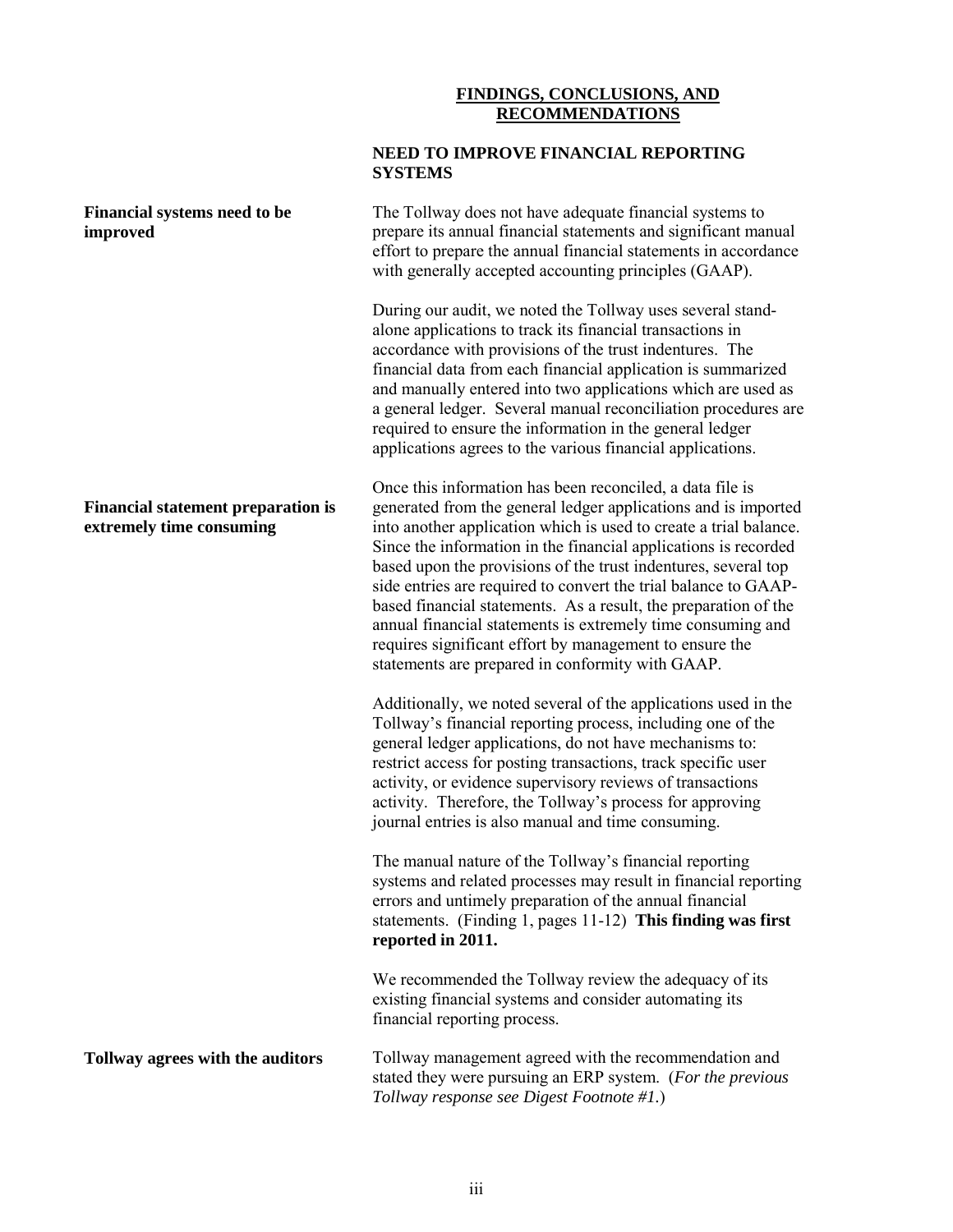# **Need to improve controls over the reporting of accounts payable**

**Expenses were not recorded in the proper fiscal year**

**Tollway agrees with the auditors**

### **INADEQUATE YEAR END PAYABLES PROCESS**

The Tollway has not established adequate internal controls over accurately identifying and recording period end payable transactions for financial reporting purposes.

During our audit we noted the Tollway's year end accounts payable procedures include specifically reviewing cash disbursements made subsequent to year end to determine which accounting period the related expense transaction pertained through the end of January. Additionally, each Tollway department works with its vendors to obtain estimated or actual fiscal year end billings prior to the end of January.

We reviewed 156 cash disbursements subsequent to year end (totaling \$112,062,689). During our review of these transactions we noted the following items were not recorded to the proper accounting period:

- One contractual services expenditure totaling \$34,974 was erroneously accrued twice to fiscal year 2014.
- One administrative expenditure related to trustee fees totaling \$29,333 which pertained to fiscal year 2015 was recorded as expense in fiscal year 2014.
- One roadway maintenance expenditure totaling \$16,996 which pertained to fiscal year 2014 was recorded in fiscal year 2015.
- One computer software expenditure totaling \$9,800 which pertained to fiscal year 2015 was recorded as expense in fiscal year 2014.

Failure to accurately identify and record period end accounts payable transactions may result in the misstatement of the Tollway's financial statements. (Finding 3, pages 15-16) **This finding was first reported in 2011.**

We recommended the Tollway review its current process to assess the completeness of its expense accruals at year end and consider changes necessary to ensure all period end accounts payable are accurately identified and recorded.

Tollway management agreed with the recommendation and stated they were pursuing an ERP system. (*For the previous Tollway response see Digest Footnote #2.*)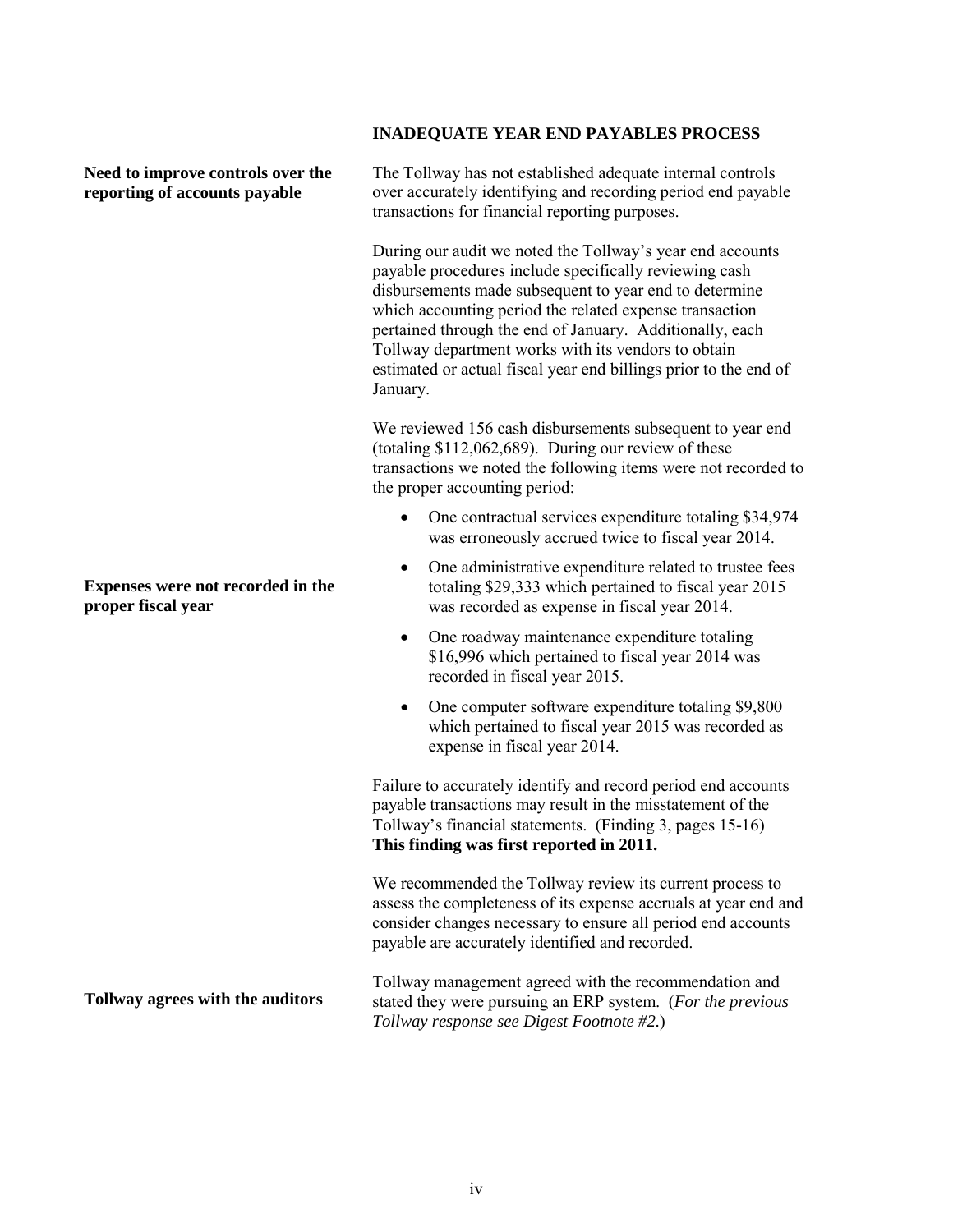### **PROCUREMENT: LACK OF EVALUATION COMMENTS**

**Need to improve documentation Some of the criteria for scoring were not completed Tollway agrees with the auditors** The Tollway did not adequately document the rationale to support scores awarded to vendor proposals. During procurement testing we selected a sample of 40 procurements executed by the Tollway during the year ended December 31, 2014. The 40 procurements tested were estimated, with renewals, to be approximately \$527 million. Four of the opportunities (with awards estimated at \$49 million) were procured using a Request for Proposal (RFP)for goods and services and the other 36 opportunities (with awards estimated at \$478 million) were either procured as State-use contracts, engineering professional service contracts, or awarded to the lowest bidder. We noted inadequate evaluation comments for contracts executed in March and July 2014. Specifically, we noted for one contract that one of five evaluators did not complete 5 of 16 criteria. We also noted for the second contract that one of six evaluators did not complete 2 of 24 criteria. The Tollway's Evaluation Guidelines for RFP requires an evaluator's total score be supported by and consistent with appropriate comments in each category. Failure to provide thorough and appropriate comments relative to how scores were assigned to evaluation criteria is in violation with the Tollway's procurement procedures and prevents an independent reviewer from assessing whether the appropriate vendor was awarded the contract. (Finding 4, page 17) **This finding was first reported in 2011.** We recommended the Tollway take the necessary steps to ensure that procurement evaluation criteria are followed and appropriately documented by all evaluators when awarding State contracts. Such steps should include ensuring that evaluators submit thorough and appropriate comments to support scores awarded for evaluation criteria and following up with evaluation team members who fail to document such comments. Tollway management agreed with the recommendation and stated that evaluation guidelines were enhanced and implemented to include additional oversight and monitoring. (*For the previous Tollway response see Digest Footnote #3.*) **OTHER FINDINGS** The remaining findings are reportedly being given attention by

> the Tollway. Auditors will review the Tollway's progress towards the implementation of all recommendations in the next engagement.